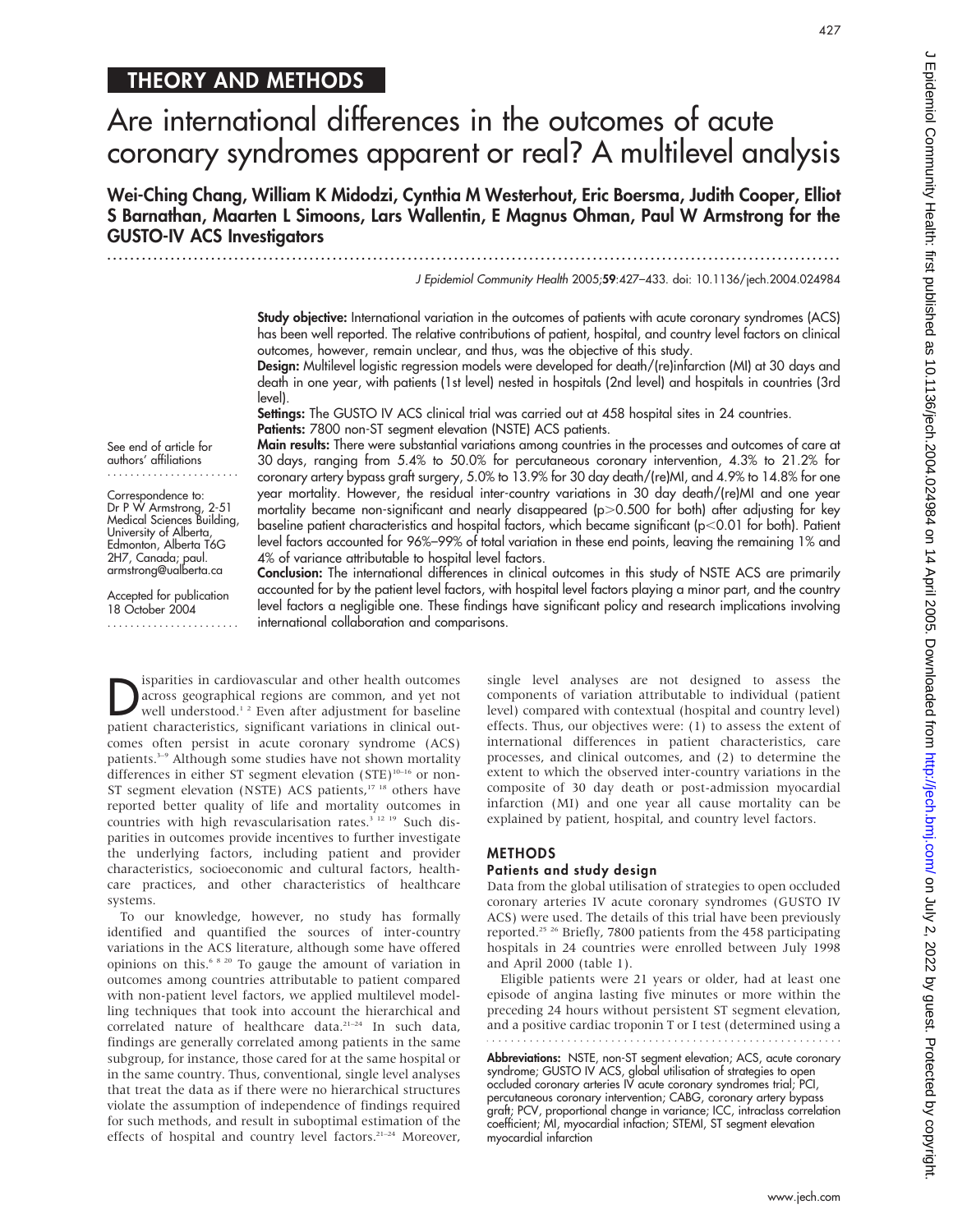Table 1 Number of study sites and patients and selected baseline patient level factors of each country\* participating in the GUSTO IV ACS trial

| Country               | <b>Sites</b><br>(n) | <b>Patients</b><br>(n) | Median<br>age | Female<br>$(\%)$ | <b>Prior MI</b><br>(%) | <b>Diabetes</b><br>(%) | <b>TnT</b><br>(%) | <b>ST depression Creatinine</b><br>$(\%)$ | clearance (%) | <b>CRP</b><br>(%) | <b>Enrolment MI</b><br>(%) |
|-----------------------|---------------------|------------------------|---------------|------------------|------------------------|------------------------|-------------------|-------------------------------------------|---------------|-------------------|----------------------------|
| <b>North America</b>  |                     |                        |               |                  |                        |                        |                   |                                           |               |                   |                            |
| Canada                | 31                  | 642                    | 65            | 31               | 34                     | 25                     | 46                | 28                                        | 79            | 59                | 36                         |
| <b>United States</b>  | 48                  | 462                    | 66            | 42               | 33                     | 33                     | 39                | 36                                        | 71            | 68                | 34                         |
| <b>Western Europe</b> |                     |                        |               |                  |                        |                        |                   |                                           |               |                   |                            |
| Austria               | 8                   | 78                     | 66            | 33               | 30                     | 35                     | 81                | 32                                        | 66            | 36                | 13                         |
| Belgium               | 9                   | 163                    | 66            | 33               | 31                     | 21                     | 74                | 43                                        | 73            | 24                | 36                         |
| France                | 15                  | 197                    | 68            | 27               | 26                     | 17                     | 71                | 29                                        | 67            | 24                | 25                         |
| Germany               | 32                  | 395                    | 68            | 34               | 26                     | 25                     | 75                | 42                                        | 75            | 29                | 28                         |
| Greece                | 15                  | 259                    | 66            | 35               | 26                     | 31                     | 66                | 49                                        | 73            | 24                | 20                         |
| Ireland               | 5                   | 40                     | 64            | 15               | 40                     | 10                     | 83                | 23                                        | 78            | 43                | 23                         |
| Italy                 | 29                  | 486                    | 66            | 34               | 30                     | 21                     | 76                | 42                                        | 71            | 27                | 27                         |
| <b>Netherlands</b>    | 27                  | 570                    | 66            | 33               | 26                     | 11                     | 71                | 43                                        | 83            | 25                | 31                         |
| Portugal              | 8                   | 88                     | 68            | 25               | 23                     | 19                     | 83                | 38                                        | 75            | 25                | 36                         |
| Spain                 | 11                  | 362                    | 68            | 29               | 20                     | 23                     | 74                | 40                                        | 75            | 29                | 40                         |
| Switzerland           | $\overline{7}$      | 38                     | 65            | 32               | 29                     | 11                     | 82                | 43                                        | 76            | 34                | 34                         |
| UK                    | 15                  | 124                    | 64            | 30               | 36                     | 16                     | 77                | 32                                        | 76            | 29                | 35                         |
| Scandinavia           |                     |                        |               |                  |                        |                        |                   |                                           |               |                   |                            |
| <b>Denmark</b>        | 12                  | 149                    | 66            | 28               | 29                     | 10                     | 80                | 38                                        | 80            | 35                | 31                         |
| Finland               | $\overline{2}$      | 79                     | 66            | 32               | 34                     | 18                     | 80                | 42                                        | 79            | 22                | 28                         |
| Norway                | 10                  | 91                     | 64            | 42               | 23                     | 21                     | 84                | 26                                        | 78            | 23                | 31                         |
| Sweden                | 28                  | 544                    | 70            | 34               | 31                     | 16                     | 88                | 31                                        | 73            | 22                | 33                         |
| <b>Eastern Europe</b> |                     |                        |               |                  |                        |                        |                   |                                           |               |                   |                            |
| Czech                 | 16                  | 765                    | 69            | 49               | 38                     | 31                     | 71                | 51                                        | 66            | 26                | 29                         |
| Poland                | 24                  | 1657                   | 65            | 49               | 34                     | 17                     | 50                | 44                                        | 81            | 19                | 26                         |
| Other                 |                     |                        |               |                  |                        |                        |                   |                                           |               |                   |                            |
| Australia             | 9                   | 118                    | 66            | 35               | 27                     | 14                     | 64                | 40                                        | 64            | 40                | 40                         |
| <b>Israel</b>         | 13                  | 265                    | 63            | 26               | 35                     | 30                     | 78                | 39                                        | 76            | 34                | 27                         |
| New Zealand           | 3                   | 54                     | 61            | 20               | 33                     | 13                     | 94                | 26                                        | 80            | 24                | 43                         |
| South Africa          | 10                  | 144                    | 60            | 22               | 17                     | 19                     | 76                | 34                                        | 80            | 33                | 41                         |
| All countries         | 387                 | 7800                   | 66            | 38               | 31                     | 22                     | 66                | 40                                        | 75            | 31                | 28                         |

\*The actual number of sites from 458 possible sites that had enrolled at least one patient. CRP, C reactive protein >1110 mg/l; creatinine clearance<58.4 ml/<br>min; MI, myocardial infarction; ST segment depression ≥1mm; TnT

local qualitative or quantitative assay) or at least 0.5 mm transient or persistent ST segment depression on admission. They were randomly assigned to one of the three treatment groups: abciximab therapy for 24 hours (0.25 mg/kg bolus followed by a  $0.125 \mu g/kg$  per minute infusion up to 10  $\mu g/kg$ for 24 hours), abciximab therapy for 48 hours (same bolus and infusion for 48 hours), or matching placebo (bolus and 48 hour infusion). Coronary angiography was not to be performed during or within 12 hours after the completion of the study agent administration, unless the patient had recurrent or continuing ischaemia at rest associated with ischaemic ST/T segment changes that were not responsive to medical treatment. A clinical end point committee, which was unaware of treatment assignment, adjudicated all possible incidences of MI and, when requested by the Safety and Efficacy Monitoring Committee, also, the cause of death within 30 days. An independent neurologist adjudicated all suspected occurrences of stroke and intracranial haemorrhage. The ethics committees of the participating hospitals approved the protocol, and patients gave informed consent.

# Statistical analysis

The primary end point for the GUSTO IV ACS trial (and for this study) was 30 day death/(re)MI, and one year mortality was a secondary end point. Because no treatment effect was found, the three treatment arms were combined. Biomarkers and renal function were grouped into tertiles to examine their relations with the primary end points: troponin T (TnT)  $\leq 0.01$ , 0.01–0.5, and >0.5 µg/l; and C reactive protein (CRP)  $\leq 4$ , 4–10, and >10 mg/l; creatinine clearance  $\leq 58.4$ , 58.4– 76.9, and  $>76.9$  ml/min; and the extent of ST segment depression into  $\leq 1$  (or no ST segment depression), 1–1.5, and >2 mm. For ease of presenting variation among countries, we further dichotomised these data after examining their relations with outcomes, and defined an increased value as follows:  $>0.01$  µg/l for TnT,  $\geq 1$  mm for ST segment depression,  $>58.4$  ml/min for creatinine clearance, and  $>10$  mg/l for CRP. The results were presented in terms of percentages for categorical variables and medians (interquartile ranges) for continuous variables.

To assess the relative contributions of patient and nonpatient level factors on outcomes, we began with two level "null" models (that is, without containing any independent variables), with patients at the first level and countries at the second. We then developed three level ''null'' models by including hospitals as an additional level to further identify the variance component attributable to the hospital effects, which has been distributed to both patient and country effects.<sup>28</sup> Thereafter, we developed nested three level models by successively incorporating patient age, other patient baseline characteristics, and the country level percutaneous coronary intervention (PCI) and coronary artery bypass graft (CABG) rates (as estimated from our dataset). The amount of variance explained was calculated by the proportional change in variance (PCV), or the percentage reduction from the estimated variance in the null model as a result of incorporating a new factor(s) in the model—that is,  $PCV = (V_0 - V_1)/V_0$ , where  $V_0$  is the estimate of the initial (null) variance at the country or hospital level before adjusting for any compositional or contextual factor in the model, and  $V_1$  was the country or the hospital level residual variance after adjusting for covariates.<sup>23</sup> The proportions of total variance related to hospital and country factors were estimated by the intraclass correlation coefficient (ICC) using the formula  $V/(V+\pi^2/3)$ , where  $V = V_0$  or  $V_1$ , and  $\pi^2/3$  is the fixed variance at the patient level as suggested by Snijders and Bosker.<sup>28</sup> Each model parameter was estimated using the restricted penalised quasilikelihood function in HLM version 6.0 (Lincolnwood, IL, USA) or MLwiN 2.1a (University of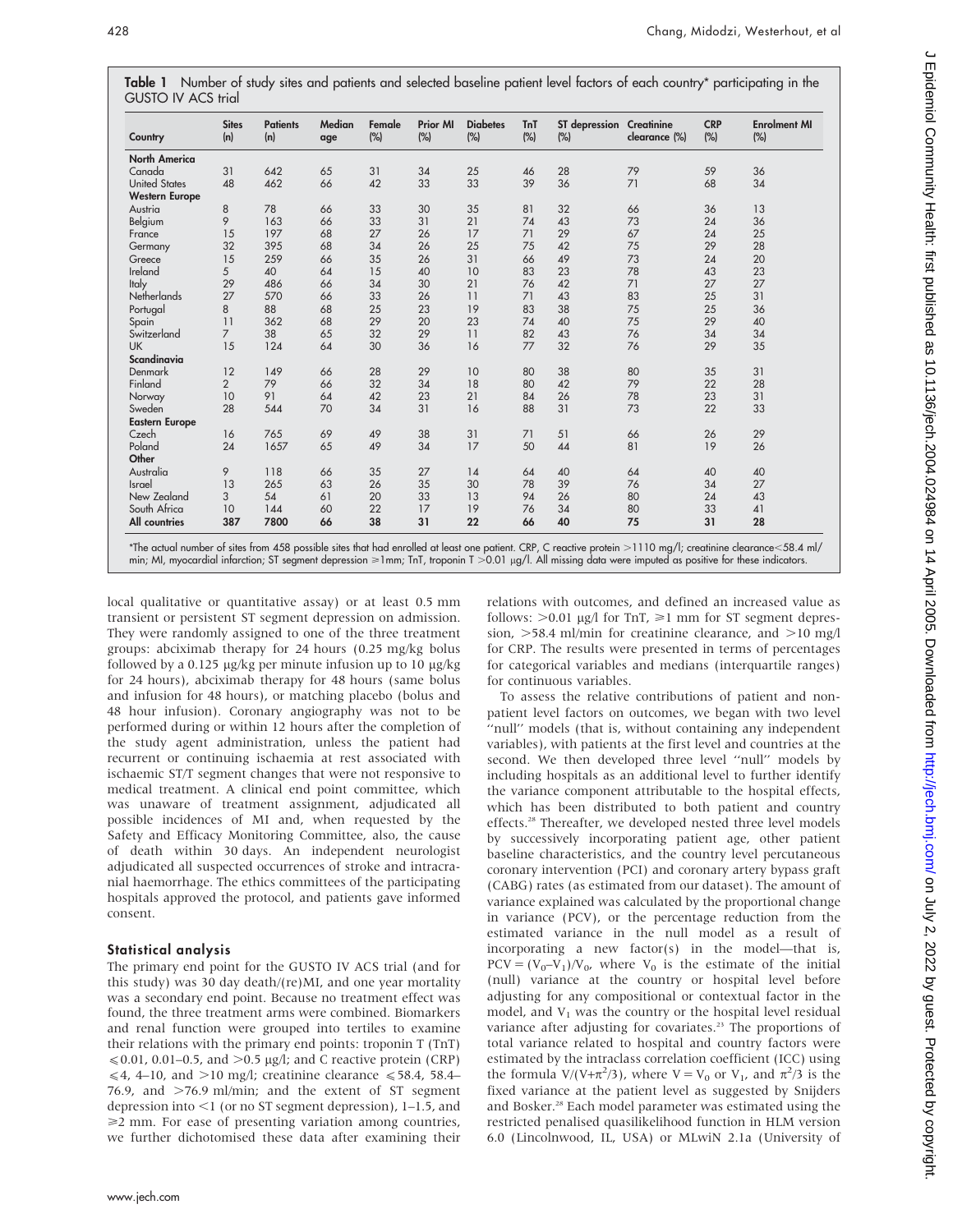|  |  |  |  |  |  |  |  |  | Table 2 Use of evidence based drugs before and during hospitalisation according to country |  |  |  |  |
|--|--|--|--|--|--|--|--|--|--------------------------------------------------------------------------------------------|--|--|--|--|
|--|--|--|--|--|--|--|--|--|--------------------------------------------------------------------------------------------|--|--|--|--|

|                       | Aspirin (%)   |               | Clopidogrel (%)          |                | ACE inhibitors (%) |               | $\beta$ blockers (%) |        | Nitrates (%)  |               | Calcium channel<br>blockers (%) |               |
|-----------------------|---------------|---------------|--------------------------|----------------|--------------------|---------------|----------------------|--------|---------------|---------------|---------------------------------|---------------|
| Country               | <b>Before</b> | <b>During</b> | <b>Before</b>            | <b>During</b>  | <b>Before</b>      | <b>During</b> | <b>Before</b>        | During | <b>Before</b> | <b>During</b> | <b>Before</b>                   | <b>During</b> |
| <b>North America</b>  |               |               |                          |                |                    |               |                      |        |               |               |                                 |               |
| Canada                | 90            | 98            | $\mathbf{1}$             | 11             | 27                 | 43            | 57                   | 86     | 37            | 63            | 29                              | 32            |
| <b>United States</b>  | 84            | 96            | $\overline{4}$           | 19             | 28                 | 40            | 54                   | 83     | 34            | 59            | 26                              | 26            |
| <b>Western Europe</b> |               |               |                          |                |                    |               |                      |        |               |               |                                 |               |
| Austria               | 78            | 95            | $\mathbf{1}$             | 22             | 46                 | 49            | 63                   | 89     | 32            | 39            | 27                              | 26            |
| Belgium               | 79            | 94            | $\mathbf{0}$             | 0              | 17                 | 25            | 66                   | 87     | 25            | 52            | 23                              | 22            |
| France                | 52            | 96            | 3                        | 10             | 18                 | 22            | 66                   | 81     | 82            | 82            | 41                              | 43            |
| Germany               | 80            | 99            | $\overline{4}$           | 12             | 44                 | 72            | 55                   | 81     | 35            | 66            | 24                              | 15            |
| Greece                | 69            | 96            | $\mathbf{0}$             | $\mathbf 0$    | 41                 | 51            | 49                   | 73     | 41            | 85            | 40                              | 36            |
| Ireland               | 95            | 75            | $\mathbf{0}$             | $\mathbf 0$    | 28                 | 38            | 60                   | 63     | 25            | 38            | 25                              | 30            |
| Italy                 | 66            | 96            | $\mathbf{0}$             | $\mathbf 0$    | 31                 | 47            | 45                   | 78     | 26            | 70            | 32                              | 38            |
| Netherlands           | 71            | 97            | 0                        | 4              | 14                 | 23            | 57                   | 86     | 21            | 56            | 24                              | 41            |
| Portugal              | 90            | 100           | $\overline{0}$           | $\mathbf{1}$   | 38                 | 63            | 53                   | 89     | 50            | 81            | 30                              | 18            |
| Spain                 | 89            | 96            | $\mathbf{1}$             | 4              | 17                 | 32            | 34                   | 66     | 44            | 74            | 32                              | 50            |
| Switzerland           | 87            | 97            | $\mathbf 0$              | 37             | 24                 | 40            | 68                   | 84     | 24            | 37            | 21                              | 21            |
| <b>UK</b>             | 90            | 100           | $\Omega$                 | 9              | 21                 | 27            | 60                   | 85     | 43            | 56            | 40                              | 42            |
| Scandinavia           |               |               |                          |                |                    |               |                      |        |               |               |                                 |               |
| Denmark               | 90            | 98            | $\mathbf{0}$             | $\overline{7}$ | 17                 | 21            | 58                   | 86     | 34            | 46            | 33                              | 38            |
| Finland               | 100           | 100           | $\Omega$                 | 4              | 23                 | 35            | 95                   | 99     | 54            | 77            | 17                              | 17            |
| Norway                | 92            | 96            | 0                        | $\mathbf{1}$   | 10                 | 20            | 70                   | 96     | 17            | 44            | 24                              | 21            |
| Sweden                | 87            | 97            | $\overline{\phantom{a}}$ | 15             | 17                 | 28            | 81                   | 93     | 34            | 51            | 20                              | 24            |
| <b>Eastern Europe</b> |               |               |                          |                |                    |               |                      |        |               |               |                                 |               |
| Czech                 | 81            | 98            | 0                        | $\mathbf 0$    | 35                 | 48            | 53                   | 78     | 58            | 79            | 20                              | 16            |
| Poland                | 91            | 98            | $\mathbf 0$              | $\mathbf 0$    | 48                 | 63            | 63                   | 84     | 65            | 90            | 25                              | 28            |
| Other                 |               |               |                          |                |                    |               |                      |        |               |               |                                 |               |
| Australia             | 95            | 98            | $\overline{2}$           | 11             | 27                 | 38            | 59                   | 81     | 42            | 53            | 31                              | 40            |
| <b>Israel</b>         | 84            | 99            | $\Omega$                 | 0              | 29                 | 54            | 54                   | 83     | 26            | 57            | 24                              | 23            |
| New Zealand           | 100           | 100           | $\Omega$                 | $\mathbf 0$    | 26                 | 30            | 67                   | 85     | 46            | 44            | 35                              | 35            |
| South Africa          | 71            | 98            | 0                        | $\mathbf 0$    | 24                 | 30            | 31                   | 63     | 28            | 44            | 13                              | 23            |
| All countries         | 84            | 97            | $\mathbf{I}$             | 5              | 31                 | 43            | 58                   | 83     | 46            | 61            | 26                              | 29            |

ACE inhibitors, angiotension converting enzyme inhibitor.

London, London, UK), which also provides standard errors and t tests for fixed effects and  $\chi^2$  tests for random effects. Each variance estimate was presented with a standard error and a p value based on the  $\chi^2$  test. All other descriptive analyses were performed using SPSS version 11.0 (Chicago, IL, USA).

### RESULTS

#### Variations among countries

The baseline patient characteristics differed significantly among the 24 countries participating in the study (table 1). Variation in other aspects of health care such as the use of evidence based drugs was also noticeable, and except for calcium channel blockers, their use increased substantially during hospitalisation (table 2).

The diversity was even greater for invasive procedures at 30 days, and there was a threefold variation in the median length of hospital stay (table 3).

Differences in outcomes across countries were also pronounced: 5.0% to 13.9% in 30 day death/(re)MI, 2.5% to 8.0% in 30 day mortality, and 4.9% to 14.8% in one year mortality (table 3).

# Sources of variation in 30 day death/(re)MI and in one year mortality

Table 4 shows the results of our multilevel analyses for 30 day death/(re)MI.

A small but significant intercountry variance of 0.036  $(p = 0.004)$  was first shown in the two level null model after factoring out the patient level effects. To further exclude the hospital level effects that were distributed to both the patient level and country level effects in the two level model, we developed a series of three level models that also included the hospital level factors and showed, first of all, that the intercountry variance was reduced by 22.7% to 0.028 and

became non-significant ( $p = 0.072$ ) in the null model (model 1). This variance was further reduced and became negligible  $(p>0.500)$  after successively controlling for age, for all baseline patient characteristics, and then also for country level PCI and CABG rates (models 2–4), so that these factors explained nearly all (99.6%) the residual intercountry variation. In contrast, the estimated interhospital variance of 0.086 was significant ( $p = 0.003$ ) in the three level null model, but was only reduced to  $0.046$  ( $p = 0.032$ ) in the full model (model 4). The reduction in country level variance is depicted in ''caterpillar'' plots for shrunken residuals (logarithmic odds ratios) before and after adjusting for baseline patient factors (fig 1A). Similar plots for hospital level variance are given in figure 1B.

The ICC further shows that 1.09% of the total variation was related to country factors (with the remaining 98.91% related to patient factors) based on the two level null model (table 4). This proportion was reduced in the three level models to 0.82%, 0.36%, 0.03%, and 0.00% in models 1–4, respectively. By contrast, the intrahospital correlation coefficient was reduced from 2.53% in the three level null model to 1.38% in the full, three level model (model 4). Thus, 3.4%  $((0.0279+0.0862)/(0.0279 +0.0862+3.29))$  of the total variance was situated at the hospital and country level in the null model (model 1), and as a proportion of the hospital and country variance, 24.5% (0.0279/(0.0279+0.0862)) and 75.5% were at the country and the hospital level, respectively. After adjusting for baseline patient characteristics in model 3, however, such substantial country level effects were reduced from 24.5% to 2.6%. The patient factors, in contrast, accounted for 98.6% of the total variation.

The same multilevel analyses performed for one year mortality also confirmed that the country level factors, which was significant in the two level null model, played a negligible part (0%) in explaining the intercountry variation in one year mortality according to the three level models: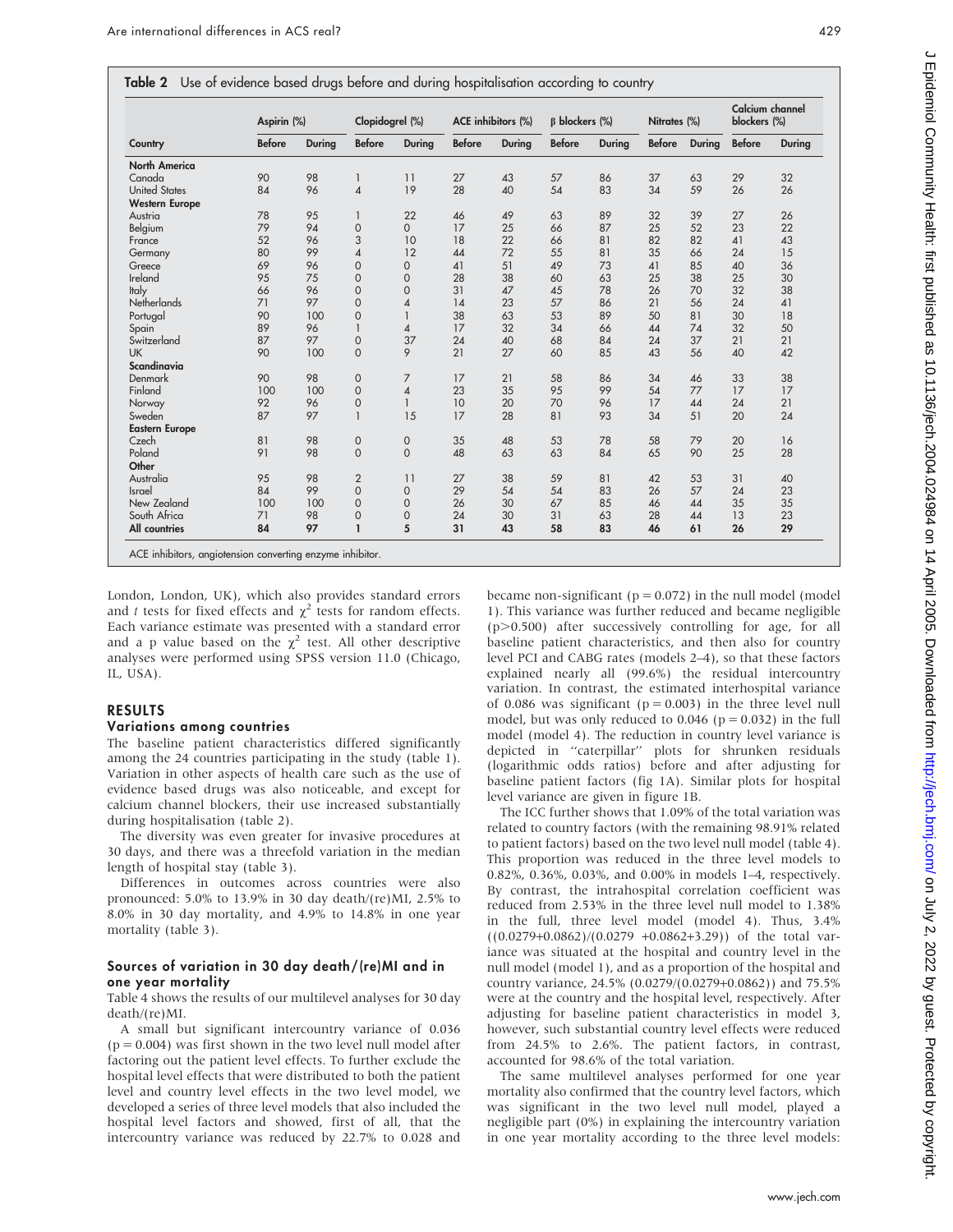Table 3 Median length of stay and rates of revascularisation (PCI or CABG) and of (re)-myocardial infarction, and/or death at 30 days, and death at one year according to country

|                       |                             | 30 day                            |                |                                |             |           |                        |                       |  |  |
|-----------------------|-----------------------------|-----------------------------------|----------------|--------------------------------|-------------|-----------|------------------------|-----------------------|--|--|
| Country               | <b>Median LOS</b><br>(days) | <b>PCI (%)</b><br><b>CABG (%)</b> |                | <b>Revasculation</b><br>$(\%)$ | (re) MI (%) | Death (%) | Death/(re)MI<br>$(\%)$ | One year<br>death (%) |  |  |
| <b>North America</b>  |                             |                                   |                |                                |             |           |                        |                       |  |  |
| Canada                | 8                           | 14                                | 25             | 39                             | 8.4         | 3.7       | 5.5                    | 8.1                   |  |  |
| <b>United States</b>  | $\overline{7}$              | 21                                | 27             | 47                             | 12.6        | 4.5       | 9.1                    | 10.6                  |  |  |
| <b>Western Europe</b> |                             |                                   |                |                                |             |           |                        |                       |  |  |
| Austria               | 14                          | 5                                 | 10             | 15                             | 8.5         | 4.2       | 5.9                    | 11.9                  |  |  |
| Belgium               | 11                          | 21                                | 38             | 58                             | 6.7         | 3.1       | 4.1                    | 8.3                   |  |  |
| France                | 11                          | 12                                | 36             | 48                             | 8.6         | 4.6       | 4.6                    | 9.1                   |  |  |
| Germany               | 15                          | 13                                | 27             | 40                             | 9.9         | 5.8       | 5.6                    | 8.4                   |  |  |
| Greece                | 8                           | 6                                 | 5              | 12                             | 6.9         | 3.1       | 3.9                    | 7.3                   |  |  |
| Ireland               | 15                          | 10                                | 13             | 20                             | 5.0         | 5.0       | 0.0                    | 10.0                  |  |  |
| <b>Italy</b>          | 11                          | 16                                | 25             | 40                             | 9.9         | 4.5       | 6.4                    | 8.6                   |  |  |
| <b>Netherlands</b>    | 9                           | 12                                | 21             | 33                             | 6.7         | 3.7       | 3.7                    | 7.0                   |  |  |
| Portugal              | 10                          | 10                                | 39             | 49                             | 13.6        | 8.0       | 8.0                    | 14.8                  |  |  |
| Spain                 | 12                          | 8                                 | 22             | 30                             | 8.0         | 4.4       | 4.4                    | 8.0                   |  |  |
| Switzerland           | 11                          | 11                                | 50             | 61                             | 7.9         | 2.6       | 7.9                    | 7.9                   |  |  |
| <b>UK</b>             | 9                           | $\overline{7}$                    | 19             | 25                             | 8.1         | 4.8       | 4.8                    | 10.5                  |  |  |
| Scandinavia           |                             |                                   |                |                                |             |           |                        |                       |  |  |
| <b>Denmark</b>        | 8                           | 15                                | 18             | 32                             | 8.7         | 4.0       | 5.4                    | 8.1                   |  |  |
| Finland               | 9                           | 18                                | 19             | 35                             | 13.9        | 2.5       | 12.7                   | 8.9                   |  |  |
| Norway                | $\overline{7}$              | 10                                | 15             | 25                             | 6.6         | 4.4       | 3.3                    | 7.7                   |  |  |
| Sweden                | 8                           | 15                                | 24             | 39                             | 9.6         | 2.9       | 7.9                    | 6.4                   |  |  |
| <b>Eastern Europe</b> |                             |                                   |                |                                |             |           |                        |                       |  |  |
| Czech                 | 11                          | 4                                 | 7              | 11                             | 11.1        | 5.4       | 7.2                    | 12.8                  |  |  |
| Poland                | 12                          | 5                                 | $\overline{7}$ | 12                             | 5.9         | 2.5       | 4.1                    | 6.9                   |  |  |
| Other                 |                             |                                   |                |                                |             |           |                        |                       |  |  |
| Australia             | 6                           | 8                                 | 40             | 47                             | 10.3        | 5.1       | 6.4                    | 6.4                   |  |  |
| <b>Israel</b>         | 9                           | 19                                | 40             | 58                             | 7.5         | 3.0       | 5.7                    | 4.9                   |  |  |
| New Zealand           | 5                           | 15                                | 11             | 26                             | 9.3         | 7.4       | 1.9                    | 9.3                   |  |  |
| South Africa          | 6                           | 21                                | 26             | 46                             | 6.9         | 2.8       | 4.9                    | 5.6                   |  |  |
| All countries         | 10                          | 11                                | 19             | 30                             | 8.4         | 3.9       | 5.5                    | 8.3                   |  |  |

97.0% was explained by the patient level factors and the remaining 3% by hospital level factors (model 4, table 4).

# **DISCUSSION**

International comparisons of population health, the incidence and prevalence of disease, and the impact of healthcare organisations and interventions on health outcomes are of great interest.<sup>12</sup> The proliferation of large international clinical trials in cardiovascular and other areas of medicine in the past two decades further stimulated investigation into the variations in practice patterns and outcomes among countries and geographical regions. These variations in health status and treatment outcomes, if real, are of particular concern, as they raise a host of questions concerning the efficacy, effectiveness, efficiency, and equity of the social and healthcare systems as well as the diagnostic and therapeutic procedures used within and among these countries and geographical regions. Identifying the sources of variation in patient outcomes is important, as it may have enormous implications for the design, analysis, and interpretation of such studies. For example, abciximab was not shown to be beneficial in the overall GUSTO IV ACS sample except in North America, where a beneficial effect of a borderline significance was seen. Nevertheless, the Food and Drug Administration (FDA) in the USA has not approved abciximab for frontline medicinal treatment of ACS patients based on the conventional view that subgroup results are less reliable.<sup>27</sup> Our findings of negligible country effects and of comparatively small hospital effects on outcomes in the GUSTO IV ACS trial lend support to the FDA's decision, although the reasons for better performance in North America deserve further investigations.

To our knowledge, however, there has not been a rigorous study performed to quantify the sources of intercountry variations in treatment outcomes for ACS patients. In this paper we showed that patient level factors explained 96%– 99% of total NSTE ACS outcome variations. Similar findings were obtained in our previous studies of ST segment elevation myocardial infarction (STEMI)<sup>3-29</sup> where significant variations in 30 day and one year mortality were related mainly to patient characteristics. However, variation in one year mortality among countries remained highly significant for the STEMI sample even after adjusting for baseline patient characteristics, which was not the case for the NSTE ACS cohort. Whereas the residual intercountry variation was explained primarily by the country level life expectancy among STEMI patients, the patient and hospital level factors explained that variation in NSTE ACS patients. Such differences may be related to the finding from these studies that variation was greater among countries but smaller among hospitals in STEMI than in NSTE ACS patients, and that life expectancy as a proxy for the state of the nation's health and healthcare system had a greater impact on the outcomes of STEMI than of NSTE ACS. Further research is clearly required on this intriguing contrast.

It is noteworthy that our results are in agreement with those in other NSTE ACS studies.7 17 18 Although significant international differences persisted in the efficacy and safety of subcutaneous enoxaparin in non-Q wave coronary events (ESSENCE) trial,<sup>8</sup> that study was based on very small samples from the outlier countries. Thus, our results were aligned with those obtained from a Swedish study that used two level modelling of 30 day mortality after a heart failure,<sup>23</sup> which confirmed that variation among hospitals in mortality after hospitalisation was mainly explained by the differences in baseline patient characteristics. A recent three level analysis of AMI patients in Ontario, Canada further showed that 96.6% of variation in one year mortality was related to patient level factors, leaving 2.8% and 0.6% to physician and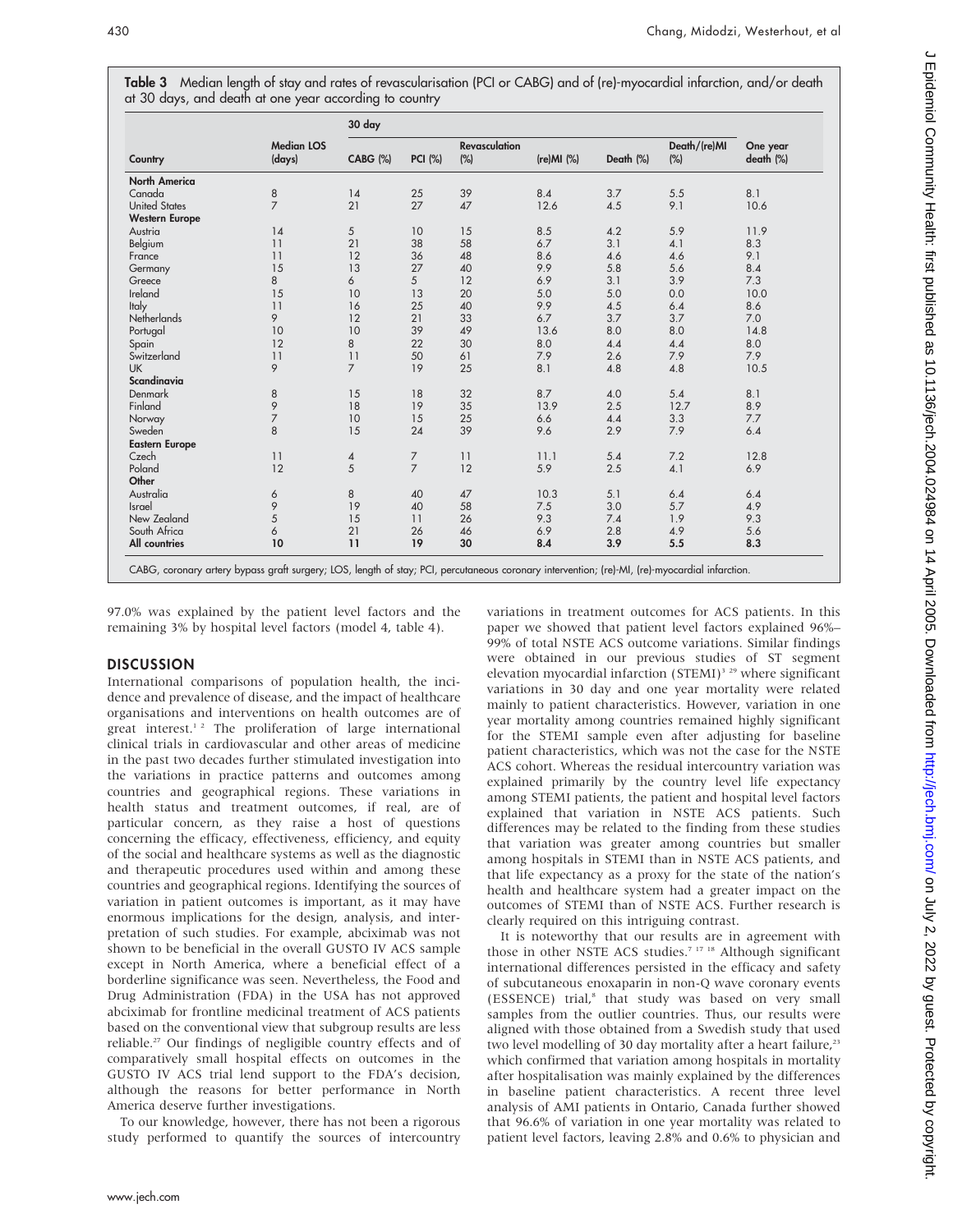|                                               | <b>Hospital level effects</b>    |                             | Country level effects            |                             | Intrahospital   | Intracountry correlation |
|-----------------------------------------------|----------------------------------|-----------------------------|----------------------------------|-----------------------------|-----------------|--------------------------|
| Variable                                      |                                  | Variance (SE, p)% Explained |                                  | Variance (SE, p)% Explained | correlation (%) | $(\%)$                   |
| 30 day death/(re)MI                           |                                  |                             |                                  |                             |                 |                          |
| Two level null model                          |                                  |                             | 0.0361<br>(0.024)<br>$p = 0.004$ |                             |                 | 1.09                     |
| Three level models                            |                                  |                             |                                  |                             |                 |                          |
| Model 1: null                                 | 0.0862<br>10.046:<br>$p = 0.003$ |                             | 0.0279<br>(0.023)<br>$p = 0.072$ | 22.7                        | 2.53            | 0.82                     |
| Model 2: age only                             | 0.0718<br>(0.044)<br>$p = 0.010$ | 16.7                        | 0.0122<br>(0.017)                | 56.3                        | 2.13            | 0.36                     |
| Model 3: all baseline factors*                | 0.0419<br>(0.041)                | 51.4                        | $p = 0.456$<br>0.0011<br>(0.012) | 96.1                        | 1.26            | 0.03                     |
| Model 4: Baseline+country level<br>CABG-rate† | $p = 0.014$<br>0.0462            | 46.4                        | p > 0.500<br>0.0001              | 99.6                        | 1.38            | 0.00                     |
|                                               | 0.039;<br>$(p=0.032)$            |                             | (0.001)<br>p > 0.500             |                             |                 |                          |
| One year death                                |                                  |                             |                                  |                             |                 |                          |
| Two level null model                          |                                  |                             | 0.0369<br>(0.024)<br>$p = 0.005$ |                             |                 | 1.11                     |
| Three level models                            |                                  |                             |                                  |                             |                 |                          |
| Model 1: null                                 | 0.179<br>(0.058)<br>$p = 0.001$  |                             | 0.0172<br>(0.022)<br>$p = 0.312$ | 46.6                        | 5.13            | 0.49                     |
| Model 2: age only                             | 0.170<br>10.059:<br>$p = 0.002$  | 4.9                         | 0.0068<br>(0.018)<br>p > 0.500   | 60.5                        | 4.91            | 0.20                     |
| Model 3: all baseline factors*                | 0.124<br>(0.054)<br>$p = 0.014$  | 30.6                        | 0.00002<br>(0.015)<br>p > 0.500  | 99.7                        | 3.64            | 0.00                     |
| Model 4: Baseline+country level<br>CABG-ratet | 0.103                            | 42.5                        | 0.00023                          | 99.4                        | 3.03            | 0.01                     |
|                                               | (0.050)<br>$p = 0.008$           |                             | (0.001)<br>p > 0.500             |                             |                 |                          |

\*Adjusted for age, prior myocardial infarction, prior transient ischaemic attacks, prior stroke, prior coronary artery bypass graft surgery, prior use of calcium<br>channel blockers and β blockers, ST segment depression, trop bypass graft surgery (CABG) rate.

hospital level factors, respectively.<sup>21</sup> Similarly, another Ontario study showed that socioeconomic status, although a significant predictor of patient level mortality, had a minimal impact on hospital mortality rates after adjusting for age, sex, and illness severity<sup>30</sup>; as well, a study of social context on heart disease mortality in Texas, USA showed that 95% of the total variance was accounted for by variation at the individual level, leaving the rest to variations in socioeconomic and ethnic factors at the census tract and the county level.<sup>22</sup>

It is also of interest to note that the country level revascularisation rates played a comparatively minor part in further reducing variations among hospitals and countries. Although we also found a negative relation between country level revascularisation and mortality rates, variation among countries remained significant after adjusting for the country level revascularisation rate. It should be noted here that these findings are contextual in nature, and they in no way imply that invasive procedures did not influence the outcomes of ACS at the patient level. To make such an inference is to commit a so called ecological fallacy, to infer an individual level relation on the basis of group level associations.<sup>31</sup>

As in other NSTE ACS studies, $57-91832$  we also found significant intercountry differences in drug and procedure use. In particular, in-hospital aspirin use was mandated in the protocol and given at a high rate across all regions (except for Irish patients) as recommended by the 2002 ACC/AHA and ESC guidelines.<sup>33 34</sup> The use of other efficacious drugs such as ACE inhibitors,  $\beta$  blockers, and long acting nitrates

also increased after hospital admission, and their rates were consistent with those found in other studies.<sup> $7-9-18$ </sup> Our finding of significant variations in practice patterns even within the context of rigorously designed clinical trials shows that opportunities exist to increase adherence to practice guidelines.

Several limitations of our study should be noted. Firstly, despite the detailed clinical data that had been collected in the GUSTO IV ACS trial, specific characteristics of hospitals (for example, information of on-site interventional facilities) and physician level data were unavailable.<sup>27 35</sup> Secondly, the GUSTO IV ACS sample may differ from the general population of patients with ACS, as it was not based on a representative sample in participating countries. In particular, coronary angiography was not performed within 12 hours of the completion of study agent infusion, which is the common practice in most hospitals without interventional facilities in North America and Europe. However, this is unlikely to change the main findings of our study in view of other studies also showing the predominance of patient level factors accounting for clinical outcomes.<sup>21</sup> <sup>23</sup> Thirdly, we based our multilevel modelling on a latent variable approach, which assumed an underlying continuous dependent variable.36 It should be noted that there are other methods of calculating the intraclass correlations and of summarising contextual level variances, for example, in terms of the median odds ratio.<sup>28 37</sup> However, the use of measures such as the median odds ratios<sup>37</sup> only confirms the findings of this study, and hence is not presented in this paper.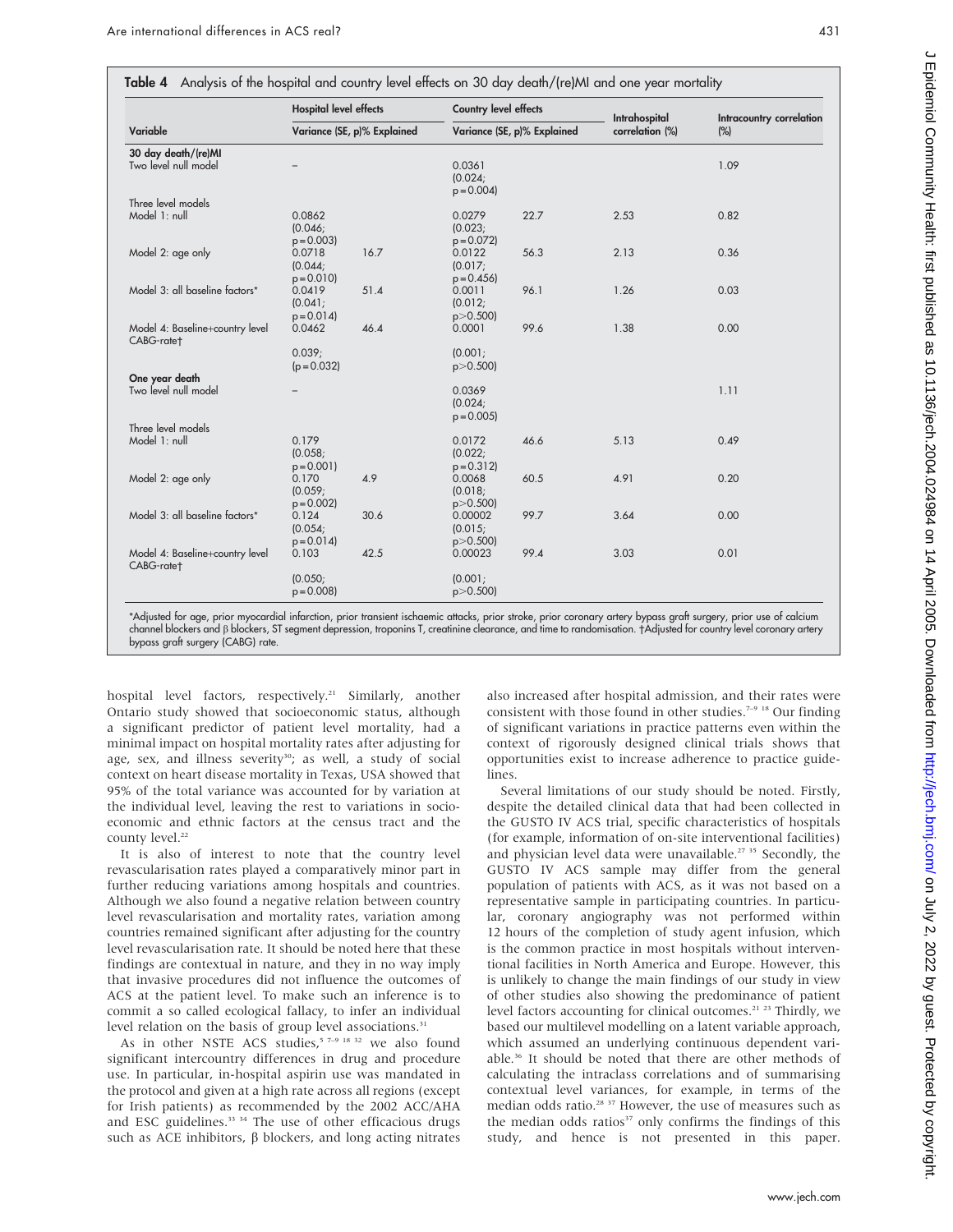

Figure 1 Logarithmic odds ratio and 90% confidence intervals for predicting 30 day death/(re)MI (ranked in ascending order) for each country (A) and for each hospital (B) before and after adjustment for baseline patient level factors.

Notwithstanding these limitations and considerations, our approach to the analysis of geographical variations has wider applications.

In conclusion, we found that practice patterns as well as patient characteristics differ among countries in a large, contemporary sample of NSTE ACS patients, and that variations in outcomes were related primarily to patient level factors and only small but significant proportions were

# Policy implications

- Variations in health status and treatment outcomes are of particular interest, as are those in diagnostic and therapeutic procedures used within and among countries and geographical regions. They raise a host of questions regarding the efficacy, effectiveness, efficiency, and equity of the social and healthcare systems.
- The multifactorial sources of these variations should be accounted for in the design, analysis, and interpretation of clinical and population based studies.
- Greater attention to collecting higher level data such as hospital and physician characteristics should provide insights into patient outcomes and optimising care.
- Identifying the components of these variations may further refine the approval process of novel treatments by regulatory agencies.

related to hospital and country level factors. The variation between countries, which was smaller than that between hospitals, became negligible after controlling for patient and hospital effects. Greater attention to collecting data on hospital and physician characteristics in future NSTE ACS international studies and clinical trials, in addition to further exploring and refining patient level data, should provide insights into patient outcomes and optimising care in all healthcare settings.

#### Authors' affiliations .....................

W-C Chang, W K Midodzi, C M Westerhout, P W Armstrong, University of Alberta, Edmonton, Alberta, Canada

E Boersma, M L Simoons, Erasmus Medical Centre, Rotterdam, **Netherlands** 

J Cooper, E S Barnathan, Centocor, Malvern, Pennsylvania, USA

L Wallentin, Uppsala Clinical Research Centre, Uppsala, Sweden E M Ohman, University of North Carolina, Chapel Hill, North Carolina, USA

Funding: Eli Lilly/Canada. Research grants were received from Centocor, Malvern, PA.

Conflicts of interest: none declared.

# **REFERENCES**

- World Health Organisation. The World Health Report 2000 health systems: improving performance. Geneva: WHO, 2000:21–46. 2 Moise P, Jacobzone S, and the ARD-IHD Experts Group. Outcomes of
- interventions for IHD. OECD Study of cross-national differences in the treatment, costs and outcomes of ischaemic heart disease. Paris: OECD, 2003:70–9.